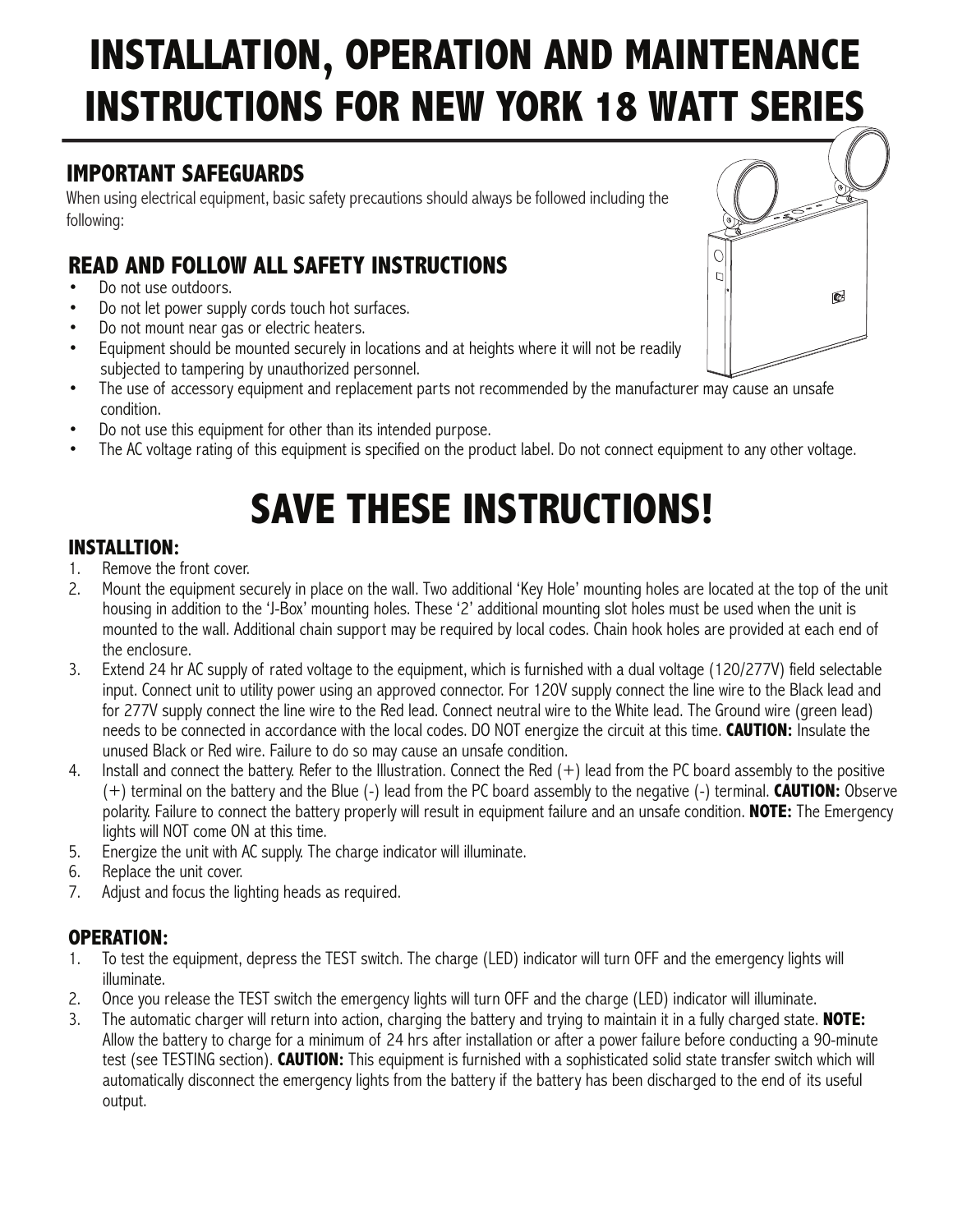## **WARNING: Unused wires must be capped using enclosed wire nuts.**

**MAINTENANCE** CAUTION: Always turn OFF AC power to the equipment before servicing. Servicing should be performed only by a qualified service technician. Only manufacturer SUPPLIED or APPROVED replacement parts must be used.

- 1. BATTERY: The battery supplied with this unit requires ZERO maintenance. However it should be tested periodically (see TESTING section) and replaced when it no longer operates the connected fixtures for the complete duration of a 30-second or 90-minute test. It has a life expectancy of 5-7 yrs when used in a normal ambient temperature of 72ºF.
- 2. OTHER: Clean lenses and replace lamps as and when required.

### **TESTING**

Paragraph 31-1.3.7 of NFPA 101-1985, Life Safety Code requires that all emergency lighting equipment be functionally tested every 30 days for a minimum of 30 seconds and tested annually for full 90-minute duration. Written records of the testing are to be kept for examination by the authority having jurisdiction.

### **TROUBLESHOOTING**

- 1. The emergency lights DO NOT operate and
	- a. If the charge indicator light if OFF Check that the circuit breaker for AC supply is ON.
	- b. If the charge indicator light is ON
		- Check that the battery is properly connected.
		- If remote lamps are connected to the equipment, then turn OFF the AC supply and disconnect the remote circuit wires from the equipment. Turn ON the AC supply and depress the test switch. If the local lamps (mounted on the equipment itself) come ON, then check the remote circuit for short or overload condition and correct as required. Reconnect the circuit wires and restore AC power.
	- If the local lamps don't turn ON after disconnecting the remote circuit wires, then replace battery.
- 2. Emergency lights are dim Implies battery might not be fully charged. Allow battery to recharge for 24 hours and then re-test.<br>3. Remote lights are dim Remote wire size is too small causing excessive voltage drop (mo
- Remote lights are dim Remote wire size is too small causing excessive voltage drop (more than the permitted 5%) and thus causing the lamps to illuminate with less intensity. Refer to STEP 4 of INSTALLATION section for more information.

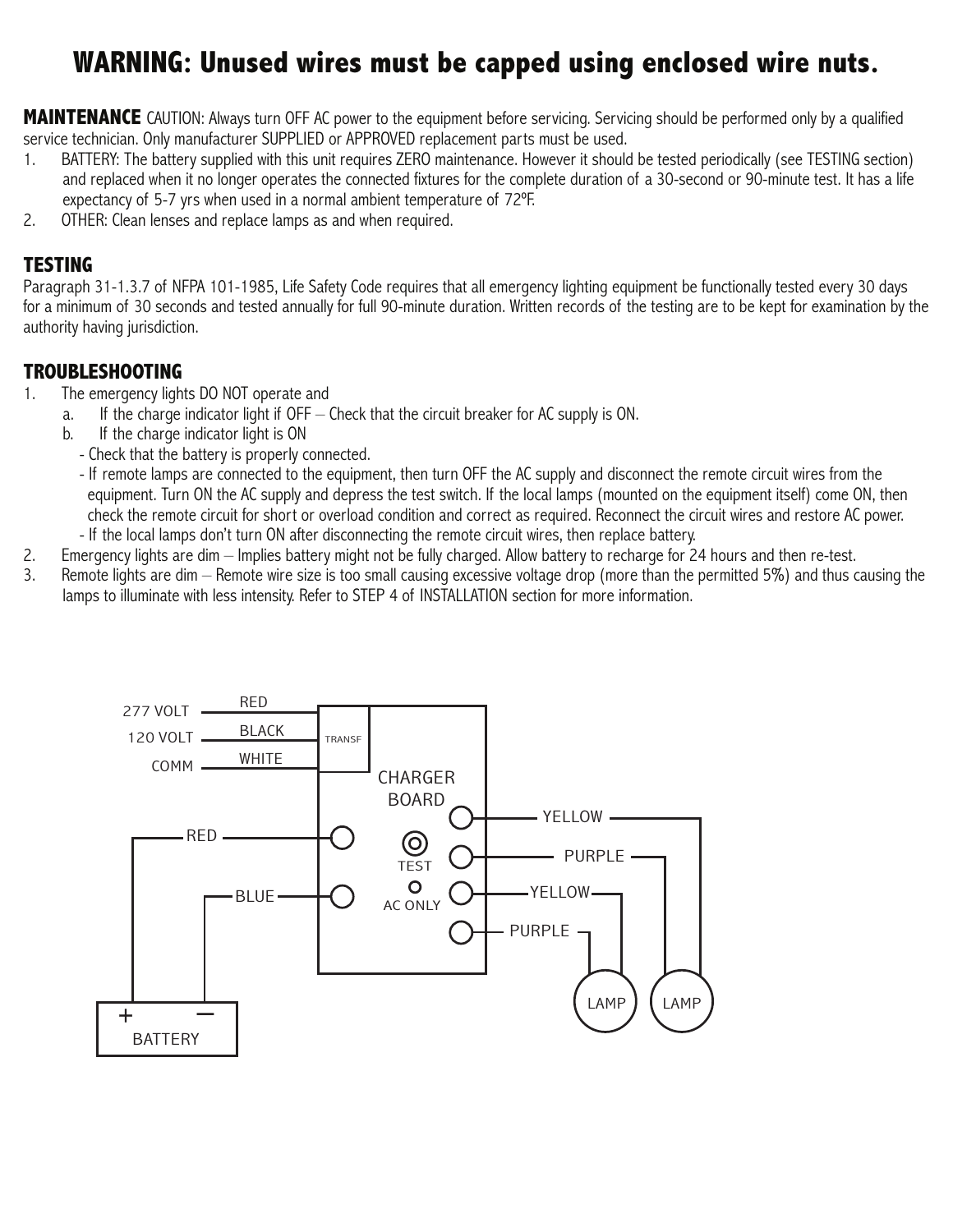# **INSTALLATION, OPERATION AND MAINTENANCE INSTRUCTIONS FOR NEW YORK 27 WATT SERIES**

### **IMPORTANT SAFEGUARDS**

When using electrical equipment, basic safety precautions should always be followed including the following:

### **READ AND FOLLOW ALL SAFETY INSTRUCTIONS**

- Do not use outdoors.
- Do not let power supply cords touch hot surfaces.
- Do not mount near gas or electric heaters.
- Equipment should be mounted securely in locations and at heights where it will not be readily subjected to tampering by unauthorized personnel.
- The use of accessory equipment and replacement parts not recommended by the manufacturer may cause an unsafe condition.
- Do not use this equipment for other than its intended purpose.
- The AC voltage rating of this equipment is specified on the product label. Do not connect equipment to any other voltage.

# **SAVE THESE INSTRUCTIONS!**

### **INSTALLTION:**

- 1. Remove the front cover.
- 2. Mount the equipment securely in place on the wall. Two additional 'Key Hole' mounting holes are located at the top of the unit housing in addition to the 'J-Box' mounting holes. These '2' additional mounting slot holes must be used when the unit is mounted to the wall. Additional chain support may be required by local codes. Chain hook holes are provided at each end of the enclosure.
- 3. Extend 24 hr AC supply of rated voltage to the equipment, which is furnished with a dual voltage (120/277V) field selectable input. Connect unit to utility power using an approved connector. For 120V supply connect the line wire to the Black lead and for 277V supply connect the line wire to the Red lead. Connect neutral wire to the White lead. The Ground wire (green lead) needs to be connected in accordance with the local codes. DO NOT energize the circuit at this time.

CAUTION: Insulate the unused Black or Red wire. Failure to do so may cause an unsafe condition.

4. If remote fixtures are to be connected to the equipment extend the remote circuit in accordance with Article 700 and 720 of the National Electric Code (NEC) and connect to the yellow and violet leads coming out of the unit.

CAUTION: The minimum wire size required by the NEC is 12 gauge Copper or equivalent. Your installation may require larger sized wire to ensure that the voltage drop DOES NOT exceed 5%. Do not exceed the total output rating of the equipment including any additional mounted heads.

- 5. Install and connect the battery. Refer to the Illustration. Connect the Red (+) lead from the PC board assembly to the positive (+) terminal on the battery and the Blue (-) lead from the PC board assembly to the negative (-) terminal. **CAUTION:** Observe polarity. Failure to connect the battery properly will result in equipment failure and an unsafe condition. **NOTE:** The Emergency lights will NOT come ON at this time.
- 6. Energize the unit with AC supply. The charge indicator will illuminate.
- 7. Replace the unit cover.
- 8. Adjust and focus the lighting heads as required.

**OPTION:** The package includes an ADDITIONAL 3rd LIGHTING HEAD. If required this head could be mounted in between the two existing heads on the unit. This could be done before, during or after the unit's installation. The procedure is described in the following steps.

- 1. Punch out the square mounting hole on the top of the unit.
- 2. Mount the head securely with the included nut (Fig. 1).
- 3. Connect the yellow and violet wires coming from the circuit board (labeled 'remote wires') to the yellow and violet wires on the lamp head using wire nuts or any other prescribed method.

#### **OPERATION:**

- 1. To test the equipment, depress the TEST switch. The charge (LED) indicator will turn OFF and the emergency lights will illuminate.
- 2. Once you release the TEST switch the emergency lights will turn OFF and the charge (LED) indicator will illuminate.
- 3. The automatic charger will return into action, charging the battery and trying to maintain it in a fully charged state. **NOTE:** Allow the battery to charge for a minimum of 24 hrs after installation or after a power failure before conducting a 90-minute test (see TESTING section). **CAUTION:** This equipment is furnished with a sophisticated solid state transfer switch which will automatically disconnect the emergency lights from the battery if the battery has been discharged to the end of its useful output.

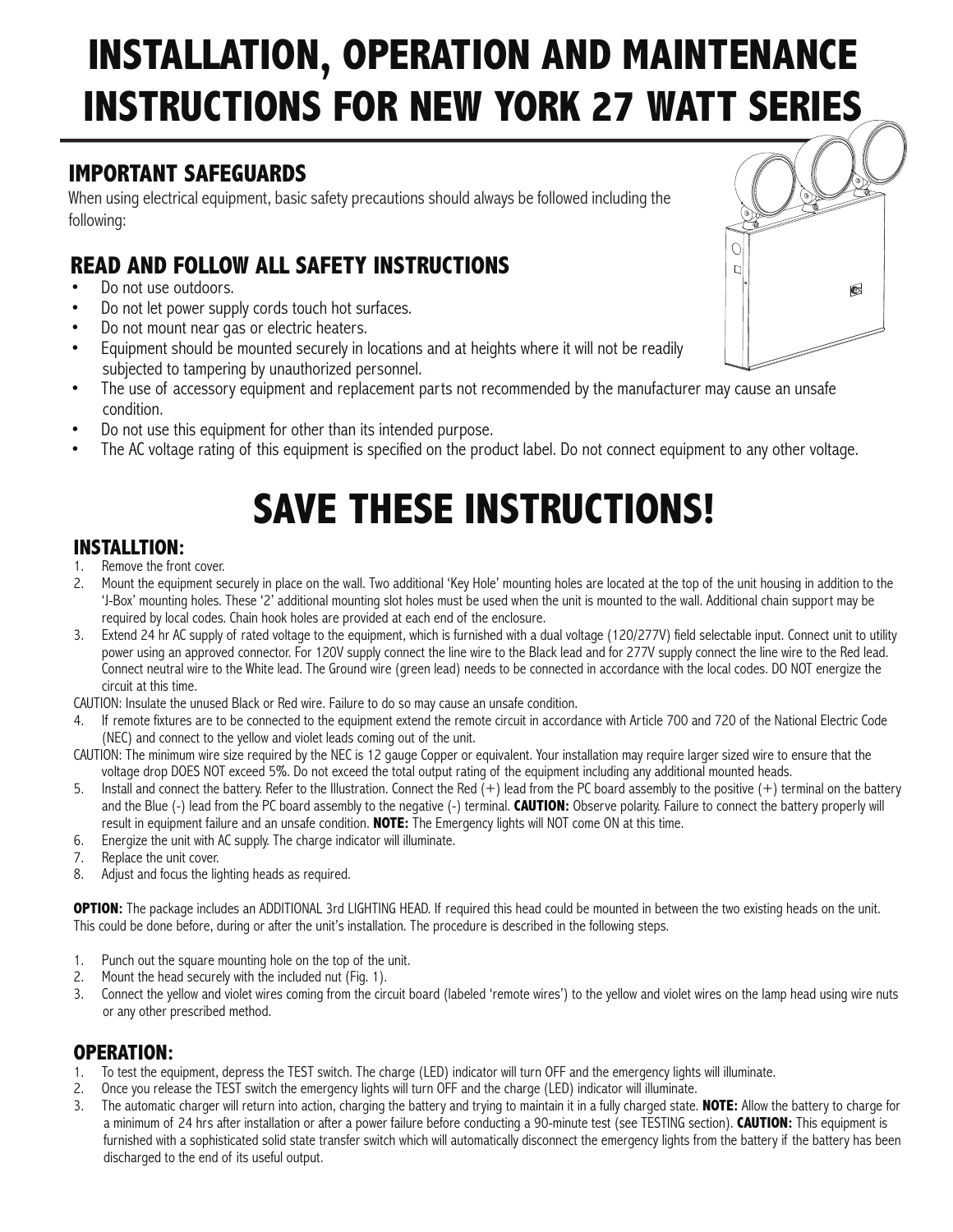## **WARNING: Unused wires must be capped using enclosed wire nuts.**

### **MAINTENANCE:**

CAUTION: Always turn OFF AC power to the equipment before servicing. Servicing should be performed only by a qualified service technician. Only manufacturer SUPPLIED or APPROVED replacement parts must be used.

- 1. BATTERY: The battery supplied with this unit requires ZERO maintenance. However it should be tested periodically (see TESTING section) and replaced when it no longer operates the connected fixtures for the complete duration of a 30-second or 90-minute test. It has a life expectancy of 5-7 yrs when used in a normal ambient temperature of 72ºF.
- 2. OTHER: Clean lenses and replace lamps as and when required.

#### **TESTING:**

Paragraph 31-1.3.7 of NFPA 101-1985, Life Safety Code requires that all emergency lighting equipment be functionally tested every 30 days for a minimum of 30 seconds and tested annually for full 90-minute duration. Written records of the testing are to be kept for examination by the authority having jurisdiction.

#### **TROUBLESHOOTING:**

- 1. The emergency lights DO NOT operate and
- a. If the charge indicator light if OFF Check that the circuit breaker for AC supply is ON.
	- b. If the charge indicator light is ON
		- Check that the battery is properly connected.
			- If remote lamps are connected to the equipment, then turn OFF the AC supply and disconnect the remote circuit wires from the equipment. Turn ON the AC supply and depress the test switch. If the local lamps (mounted on the equipment itself) come ON, then check the remote circuit for short or overload condition and correct as required. Reconnect the circuit wires and restore AC power. - If the local lamps don't turn ON after disconnecting the remote circuit wires, then replace battery.
- 2. Emergency lights are dim Implies battery might not be fully charged. Allow battery to recharge for 24 hours and then re-test.
- 3. Remote lights are dim Remote wire size is too small causing excessive voltage drop (more than the permitted 5%) and thus causing the lamps to illuminate with less intensity. Refer to STEP 4 of INSTALLATION section for more information.

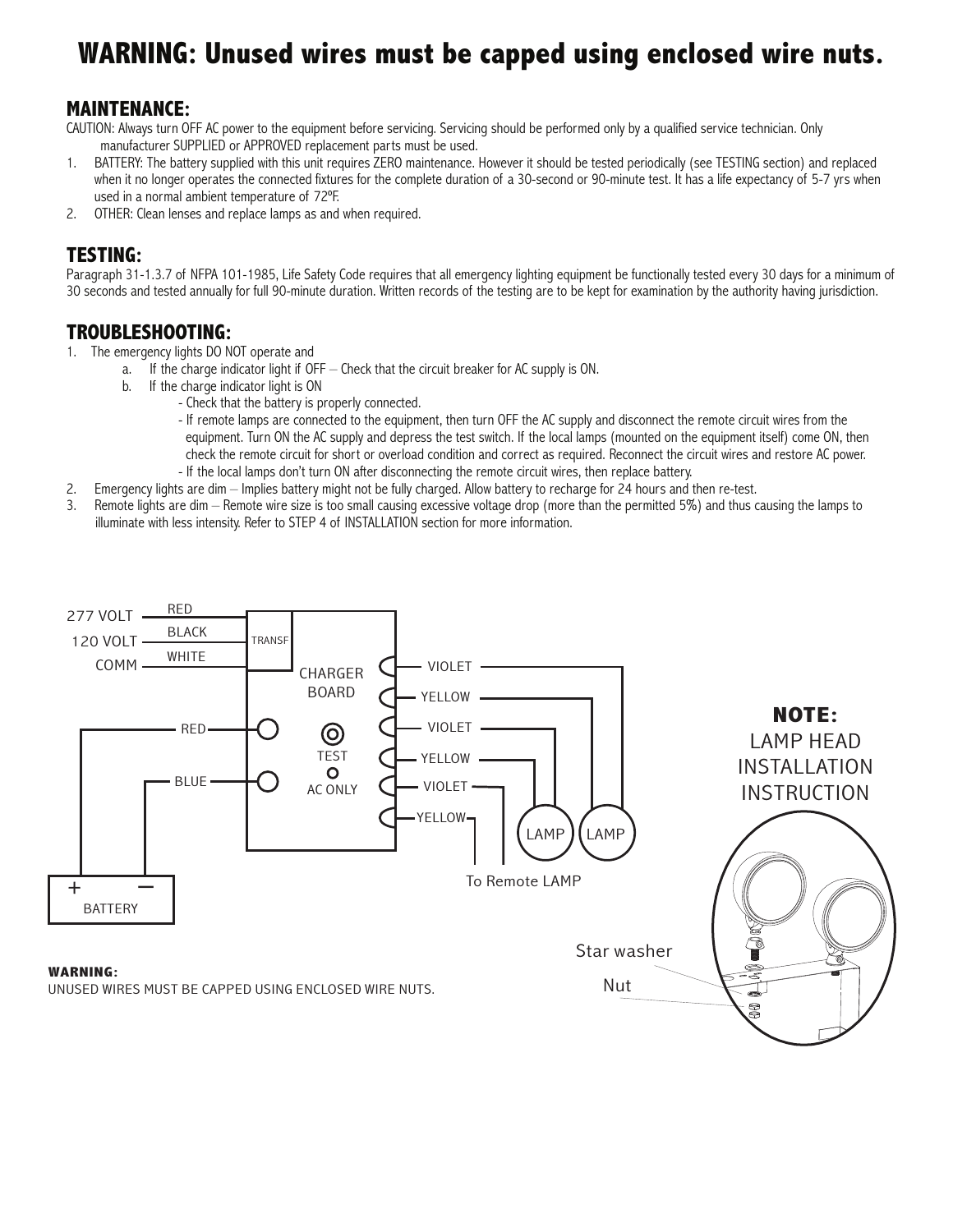# **INSTALLATION, OPERATION AND MAINTENANCE INSTRUCTIONS FOR NEW YORK 50 WATT SERIES**

### **IMPORTANT SAFEGUARDS**

When using electrical equipment, basic safety precautions should always be followed including the following:

### **READ AND FOLLOW ALL SAFETY INSTRUCTIONS**

- Do not use outdoors.
- Do not let power supply cords touch hot surfaces.
- Do not mount near gas or electric heaters.
- Equipment should be mounted securely in locations and at heights where it will not be readily subjected to tampering by unauthorized personnel.
- The use of accessory equipment and replacement parts not recommended by the manufacturer may cause an unsafe condition.
- Do not use this equipment for other than its intended purpose.
- The AC voltage rating of this equipment is specified on the product label. Do not connect equipment to any other voltage.

# **SAVE THESE INSTRUCTIONS!**

### **INSTALLTION:**

- 1. Remove the front cover.
- 2. Mount the equipment securely in place on the wall. Two additional 'Key Hole' mounting holes are located at the top of the unit housing in addition to the 'J-Box' mounting holes. These '2' additional mounting slot holes must be used when the unit is mounted to the wall. Additional chain support may be required by local codes. Chain hook holes are provided at each end of the enclosure.
- 3. Extend 24 hr AC supply of rated voltage to the equipment, which is furnished with a dual voltage (120/277V) field selectable input. Connect unit to utility power using an approved connector. For 120V supply connect the line wire to the Black lead and for 277V supply connect the line wire to the Red lead. Connect neutral wire to the White lead. The Ground wire (green lead) needs to be connected in accordance with the local codes. DO NOT energize the circuit at this time. CAUTION: Insulate the unused Black or Red wire. Failure to do so may cause an unsafe condition.
- 4. If remote fixtures are to be connected to the equipment extend the remote circuit in accordance with Article 700 and 720 of the National Electric Code (NEC) and connect to the yellow and violet leads coming out of the unit. **CAUTION:** The minimum wire size required by the NEC is 12 gauge Copper or equivalent. Your installation may require larger sized wire to ensure that the voltage drop DOES NOT exceed 5%. Do not exceed the total output rating of the equipment including any additional mounted heads.
- 5. Install and connect the battery. Refer to the Illustration. Connect the Red (+) lead from the PC board assembly to the positive (+) terminal on the battery and the Blue (-) lead from the PC board assembly to the negative (-) terminal. **CAUTION:** Observe polarity. Failure to connect the battery properly will result in equipment failure and an unsafe condition. **NOTE:** The Emergency lights will NOT come ON at this time.
- 6. Energize the unit with AC supply. The charge indicator will illuminate.
- 7. Replace the unit cover.
- 8. Adjust and focus the lighting heads as required.

OPTION: The package includes an ADDITIONAL 3rd LIGHTING HEAD. If required this head could be mounted in between the two existing heads on the unit. This could be done before, during or after the unit's installation. The procedure is described in the following steps.

- 1. Punch out the square mounting hole on the top of the unit.
- 2. Mount the head securely with the included nut (Fig. 1).
- 3. Connect the yellow and violet wires coming from the circuit board (labeled 'remote wires') to the yellow and violet wires on the lamp head using wire nuts or any other prescribed method.

## **OPERATION:**<br>1. To test the equ

- 1. To test the equipment, depress the TEST switch. The charge (LED) indicator will turn OFF and the emergency lights will illuminate.
- 2. Once you release the TEST switch the emergency lights will turn OFF and the charge (LED) indicator will illuminate.
- 3. The automatic charger will return into action, charging the battery and trying to maintain it in a fully charged state. **NOTE:** Allow the battery to charge for a minimum of 24 hrs after installation or after a power failure before conducting a 90-minute test (see TESTING section). **CAUTION:** This equipment is furnished with a sophisticated solid state transfer switch which will automatically disconnect the emergency lights from the battery if the battery has been discharged to the end of its useful output.